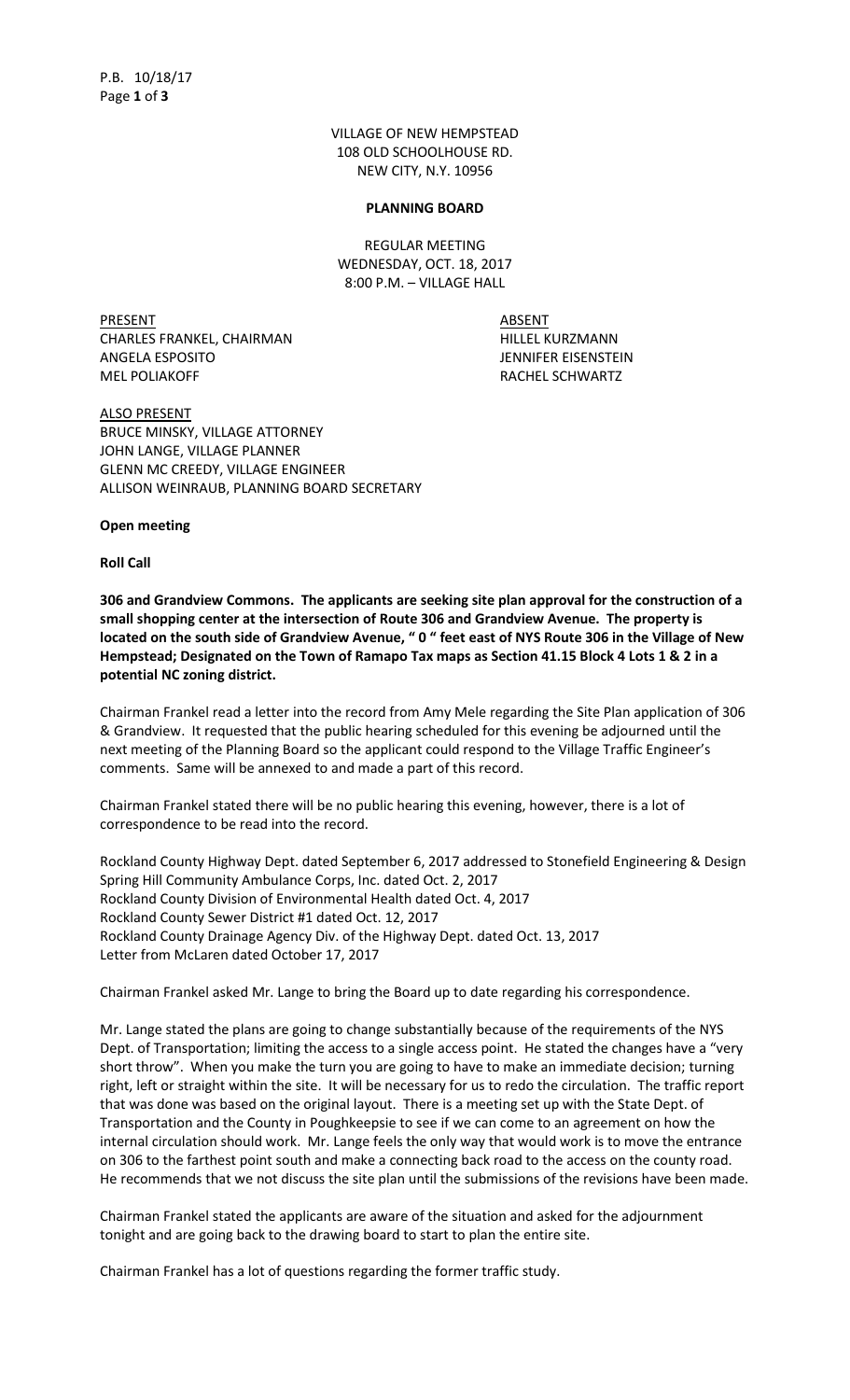P.B. 10/18/17 Page **2** of **3**

Mr. Lange stated the State is looking at this intersection independently of this application. Further discussion of the traffic study.

Chairman Frankel stated the Planning Board as well as the County has been invited to the meeting set up with the State Dept. of Transportation, which was noted above.

## **GML Review – 18 East Lane**

This GML represents an application for Tennis Courts on 18 East Lane in the Village of Wesley Hills.

Chairman Frankel has responded to the Village of Wesley Hills that the Village of New Hempstead has no comments on this application at this time.

Mr. Poliakoff offered the following motion, which was seconded by Mrs. Esposito:

### Resolution # P.B. 2017-58

Resolved, that the Planning Board has no objection with the response that the Village made with reference to the GML – 18 East Lane. Chairman Frankel called for a vote. The vote was 3-0. The resolution was adopted.

### **GML Review Ostereh Properties LLC**

This GML represents a subdivision application on the eastern side of Slavita Road, approximately 155 feet north of Mezritch Road in the Village of New Square. The County Department of Planning has a long list of items disapproving this application.

Chairman Frankel stated this is "over utilization of the land". We addressed it as part of our desire to protect our right of way on the east side of Route 45.

Mr. Poliakoff offered the following motion, which was seconded by Chairman Frankel:

## Resolution # P.B. 2017-59

Resolved, that the Planning Board has no objection with the response that the Village made with reference to the GML on Ostereh Properties LLC in the Village of New Square, N.Y. Chairman Frankel called for a vote. The vote was 3-0. The resolution was adopted.

#### **GML Review Menachem Kleinman**

This GML represents a school on Route 306 to the North of Viola Rd. on the west side of the Road. The Rockland County Dept. of Planning disapproves this application with 23 points. Our Planning Board previously objected to the application and Chairman Frankel together with Mr. Lange, have ratified our objections now.

Mrs. Esposito offered the following motion, which was seconded by Mr. Poliakoff:

## Resolution # P.B. 2017-60

Resolved, that the Planning Board has no objection with the ratification that the Village made with reference to the GML on Menachem Kleinman. Chairman Frankel called for a vote. The vote was 3-0. The resolution was adopted.

## **GML Review Yehuda Weissmandl**

Chairman Frankel requested Secretary Weinraub to draft a letter to the Rockland County Dept. of Planning stating the Planning Board of the Village of New Hempstead has no comment regarding the application of Yehuda Weissmandl.

Mr. Poliakoff offered the following motion, which was seconded by Mrs. Esposito: